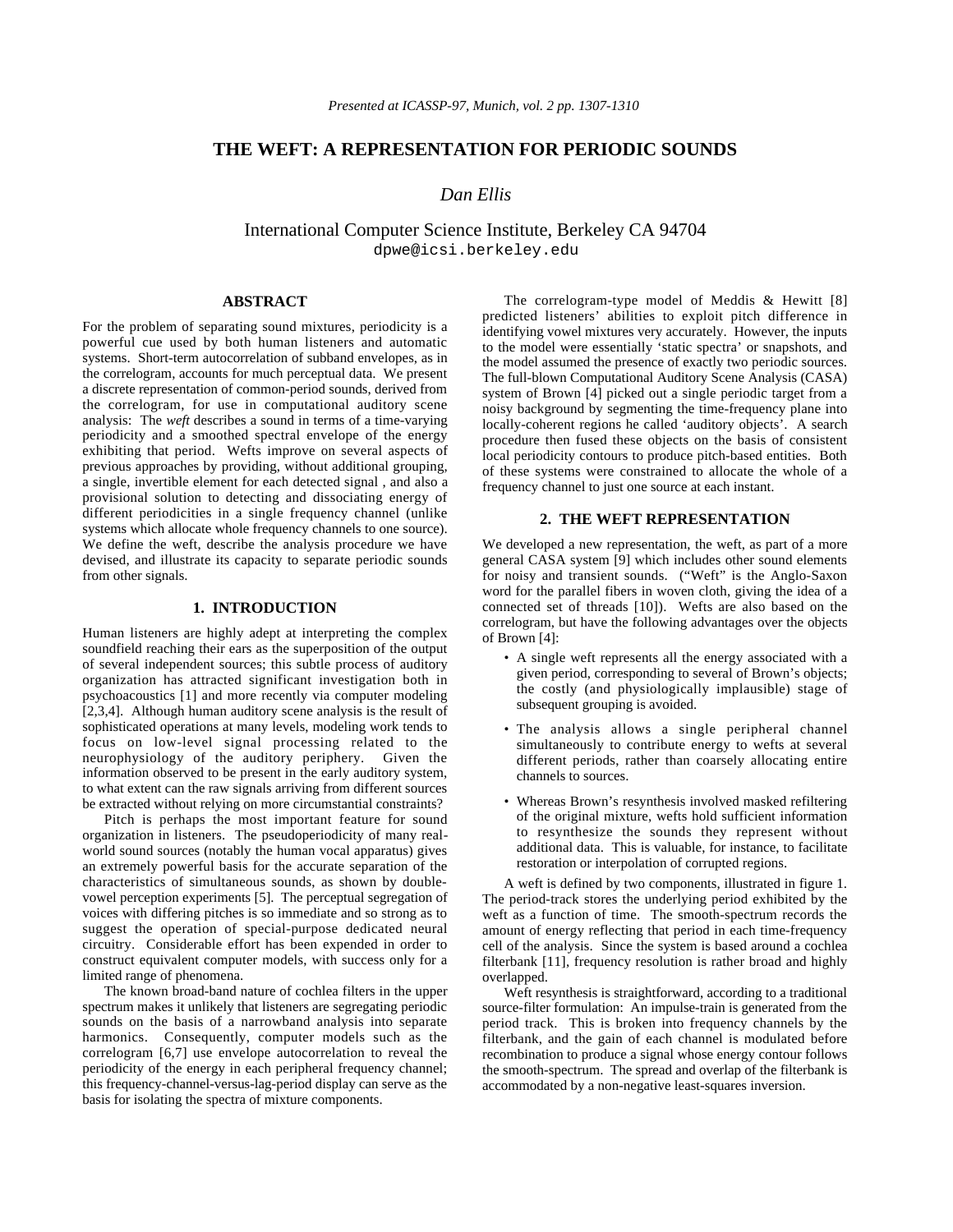

**Figure 1:** Calculation of a weft: The three-dimensional correlogram volume (the short-time envelope autocorrelation of filterbank output channels) is normalized and collapsed across channel to form a summary periodogram. Peaks in this result are extracted to produce the period-track portion of the weft. The correlogram volume is then sampled at that period to extract the smoothed spectrum of the weft for every channel at each time slice, taking care to factor-out interference from other energy in each channel.

#### **3. WEFT ANALYSIS**

The process by which wefts are extracted from a mixture of periodic sounds is illustrated in figure 1. Successive blocks are discussed below; for greater detail, see [9].

#### **Correlogram**

The input sound is passed first through a linear filterbank approximating the frequency analysis of the cochlea [11]. Each channel is then half-wave rectified and smoothed with a 1 ms window to remove fine time structure. Short-time autocorrelation is calculated by smoothing the product of an envelope signal with delayed versions of itself. These delays are the samples on the lag period axis, and are spaced logarithmically in time to approximate the resolution of human pitch perception. The correlogram is thus the three-dimensional volume formed of the time-varying short-time autocorrelation of each peripheral frequency channel at each lag period.

#### **Period tracking**

Broad-band periodically-modulated energy suitable for representation as a weft is detected by looking for features in a summary of the modulations present in the whole spectrum. The *periodogram* is formed by normalizing each autocorrelation function by its overall energy (zero-lag value), then summing across frequency channel to get a two-dimensional function of lag period against time. A peak exceeding a fixed threshold in this domain triggers the creation of a weft element, indicating a modulation period strongly represented in the correlogram, and determining a point on the period track for the new weft.

The search for peaks in the periodogram starts at the shortest period, and detected peaks are iteratively subtracted from the remaining autocorrelation function at multiples of their period to eliminate the subharmonic aliases always produced by autocorrelation. (This makes a shaky but serviceable assumption of linearity which we lack the space to consider). As well as preventing 'ghosts', the subtraction is intended to reduce or eliminate the interference between subharmonics of a shortperiod modulation and longer modulation periods in the same channel.

Period tracking is guided by the existing wefts, so that a modulation period detected in a previous time frame will be subjected to a lower threshold for continuation, and may even be 'restored' across short gaps in the periodogram.

#### **Surface extraction**

The result of period tracking is a set of 'active' wefts for the current time step with known periods but unknown spectra. The next stage extracts these spectra by looking back into the threedimensional correlogram volume at the indicated lag period. For each frequency channel, an autocorrelation peak at that lag indicates unobscured evidence of the modulation period. Subharmonic aliases are also removed from the correlogram at the multiples of tracked periods, so the remaining peak value is approximately proportional to the energy (average squared amplitude) of the periodic modulation

The presence of incoherent noise in a channel is additive in the power domain, and hence has a nonlinear effect on the envelope and the autocorrelation function. A simplified analysis [9] of the situation where the excitation consists of impulses at a period much longer than the peripheral filter impulse response predicts the autocorrelation peak value, *P*, is given by:

$$
P = d \cdot M^2 + (1-d) \cdot N^2 \tag{1}
$$

where  $N$  is the envelope 'noise floor',  $M$  is the envelope level during idealized rectangular excitation bursts (assumed equal to  $\sqrt{(N^2+L^2)}$ , where *L* is the noise-free peak), and *d* is the 'duty cycle', i.e. the ratio between the impulse-response duration and the modulation period of the excitation bursts (see fig. 2). In this case, the average autocorrelation *A* across all lags beyond the intrinsic channel correlation (i.e. decorrelating the noise) is:

$$
A = (d \cdot M + (1-d) \cdot N)^2 \tag{2}
$$

Both *P* and *A* may be robustly measured from an autocorrelation function, allowing eqns. (1) and (2) to be solved for *N* and *M*, thereby giving *L*, the peak amplitude of the periodic component of the envelope. This procedure relies on a value for *d*, which depends on both the modulation period and the filter channel characteristics, and is not defined when the impulse response is long compared to the modulation. However, in the noiseless case (i.e.  $N = 0$ ),

$$
d = A/P \tag{3}
$$

In practice, this analysis gives adequate results over most of the



**Figure 2:** The idealized envelope waveform with modulation at period *T* and impulse response length *d*·*T*, sketched both with (solid) and without (dashed) additional aperiodic noise.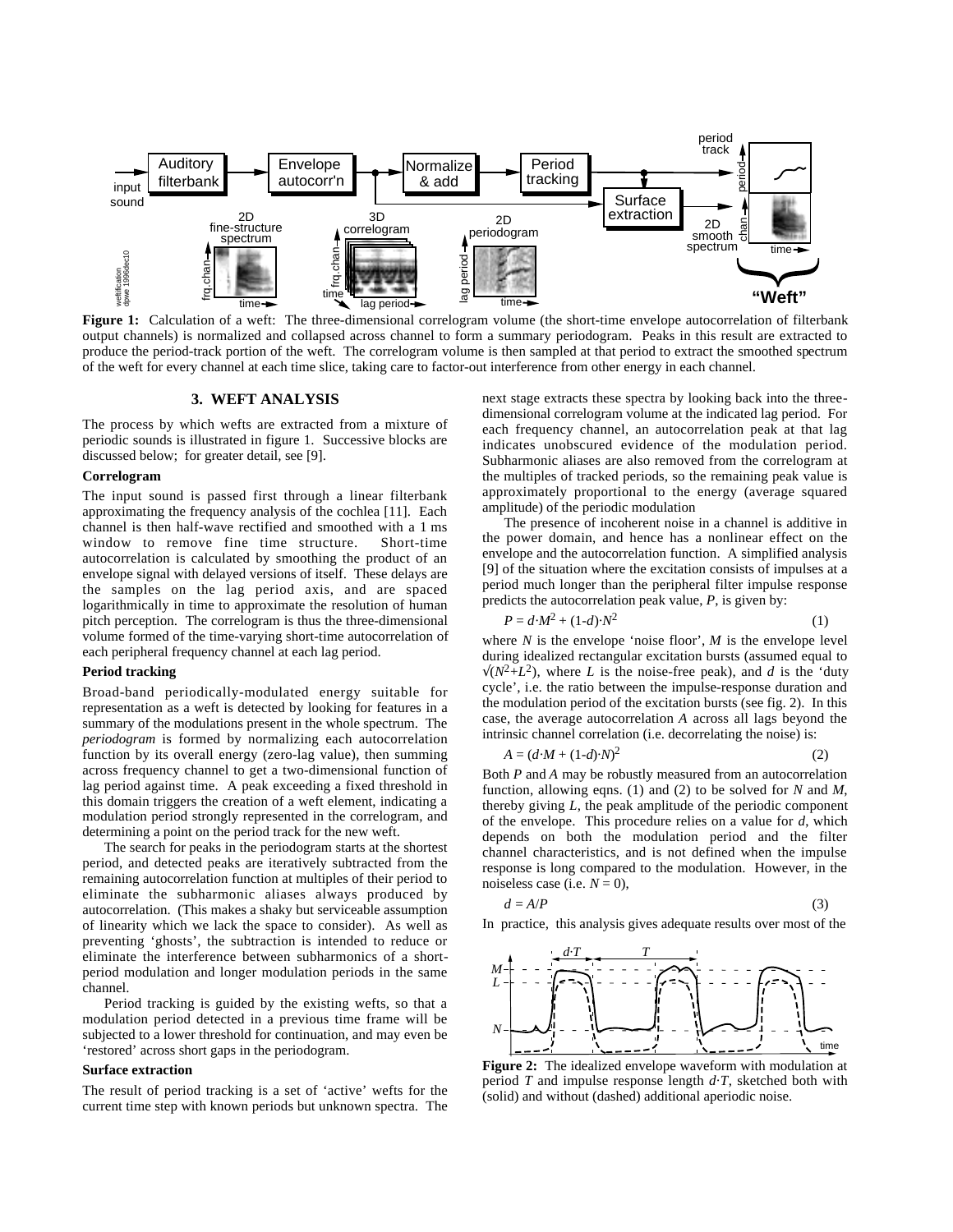

**Figure 3:** Comparison between a slice of a weft 'smooth spectrum' recovered for a periodic signal analyzed in isolation, and the weft produced for the same signal when analyzed in the presence of 0 dB SNR spectrally-matched noise.



**Figure 4:** Wefts for a pair of vowel-like signals analyzed separately and mixed together. Each panel illustrates a weft with two frames: the smooth spectrum as a function of time (x-axis) and frequency (y-axis), and the pitch-track, also drawn on a log-frequency y-axis.

range of interest. It is applied using a table of values for *d* measured according to eqn. (3) for all 40 frequency channels over all 240 quantized values of the lag period. When the measured average-to-peak ratio for some autocorrelation line is larger than the appropriate *d*, additive noise is presumed present and factored-out from the weft energy by these equations.

If a periodic signal is being masked by a stronger signal in the same frequency band, its autocorrelation peak may be hidden. To accommodate this situation, even non-peak autocorrelation values are recorded as an 'upper-bound' on the energy of the modulation in that channel. This can constrain estimates of the masked envelope based on temporal interpolation or other sources of information.

#### **4. RESULTS**

Wefts are intended to be used in separating periodic signals from added interference. Questions we might ask include: how well does the weft reject aperiodic noise? How well can wefts separate a combination of two periodic signals? And how do they perform on real signals, such as mixtures of speech?

Figure 3 shows a slice from the smooth spectrum of a weft recovered from a broadband periodic signal. The dotted line shows how the extracted spectrum changes when noise of the same power is added. Some 'bleed-through' is noticeable in the upper channels, but most of the spectrum is nearly unaffected. Around the fundamental (in channel 7), the weft energy estimate falls to zero when noise is added because the periodic modulation in these dips is completely masked.

Figure 4 illustrates the particularly difficult case of two periodic signals colliding in pitch. Signal "v1" (left column) has a period of 200 Hz and a formant-like spectral peak around 1 kHz. "v2" (right column) has a pitch sweeping from 140 to 280 Hz under a spectral prominence at 2.2 kHz. The top two panels show the wefts generated when each signal is analyzed in isolation. The lower two panels are extracted from the *mixture* of the two signals. Most obviously, there is a large gap in the middle of v2 where the analysis has lost the second modulation period—irretrievable in the situation of a pitch collision without exploiting additional context (for instance, by extrapolating the obscured signal until it reappears, for which wefts are well suited). Unfortunately, the spectral envelopes of both wefts extracted from the mixture show evidence of both formants; the factorization of periodic combinations needs additional study.

Figure 5 shows the weft analysis of a mixture of a male and a female voice (taken from [4]). The points to note are:

- The continuously-voiced male utterance gives a single weft. Stops and fricatives interrupt the female speech resulting in a sequence of four wefts.
- Most time-frequency cells have contributed to both signals; factoring-out the interactions within each channel gives each voice a different spectrum.
- The periodogram shows octave-collisions between the voices at several points. The predict-and-remove analysis strategy has successfully disentangled this mixture.